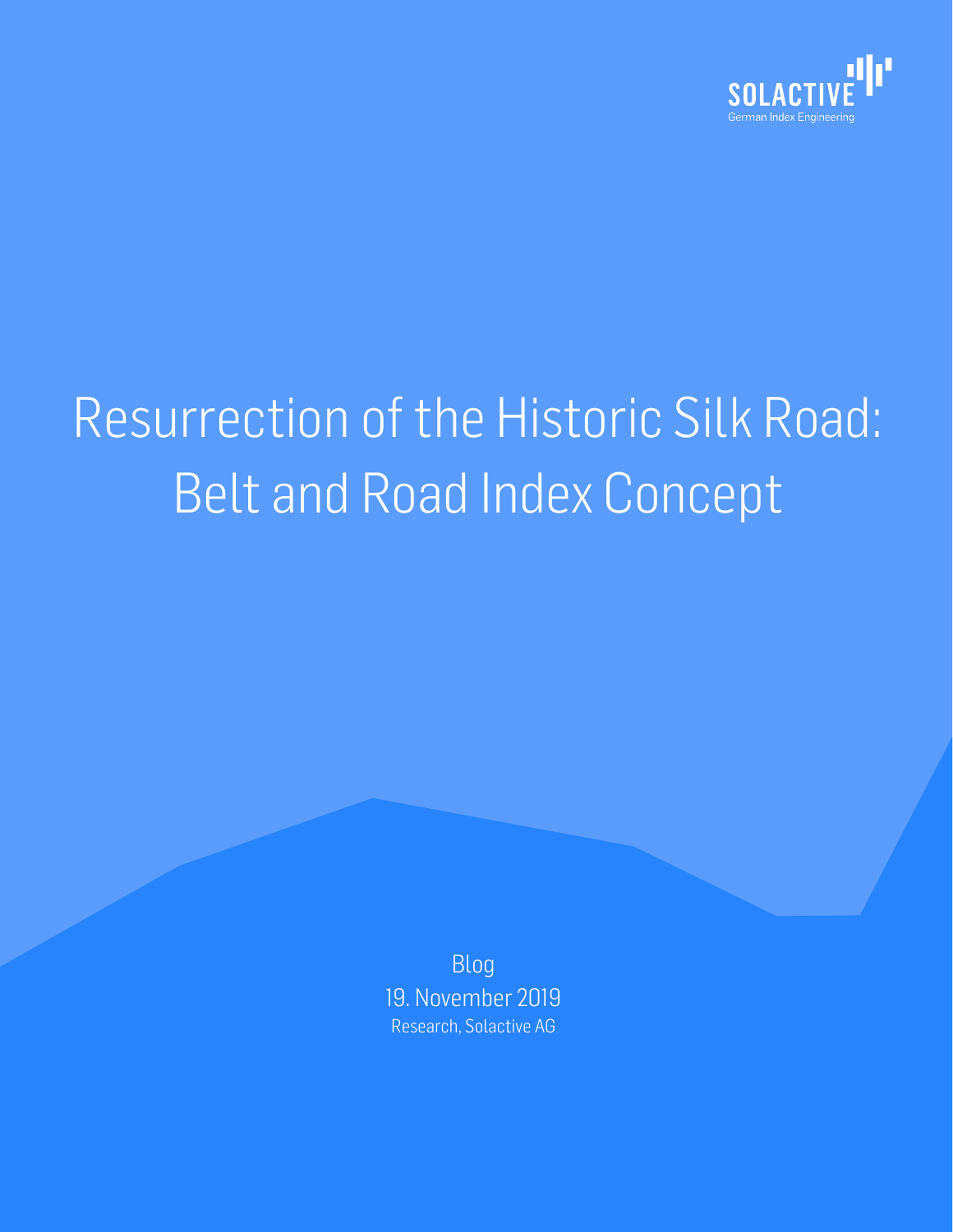l Í l .<br>C With the Belt and Road Initiative, China introduced a massive infrastructure strategy that will most likely enhance regional connectivity and trade to a large extent. The initiative is a long-term project planned to be completed in 2049, with expected sustainable economic advantages for the countries along the "Belt" and the "Road". In order to capture the benefits derived from this project, we have developed our Solactive Belt and Road Index Concept. Its constituents take advantage of their relatively large degree of revenue exposure to the Belt and Road Initiative's corridor economies, and therefore of their expected fast rate of economic growth.

# Resurrection of the Historic Silk Road

Over the span of multiple centuries, a significant portion of maritime and terrestrial global trade took place along the Silk Road. On the one hand, Western Countries received goods such as silk, spices, gunpowder, and perfumes. On the other hand, gold, silver, horses, and textiles were shipped far east.<sup>1</sup>

In October 2013 – almost 300 years after the downfall of the Safavid Empire caused the road's collapse  $^2-$ Chinese President Xi Jinping announced the launch of the Belt and Road Initiative (BRI), a global development strategy of gargantuan proportions. Fast-forward six years and his plan to emulate the Silk Road's historical prominence has become his signature foreign policy project. The "Belt" would link countries from China to Europe via land, whereas Southeast Asian, Gulf, Eastern and Northern African, and European countries would be connected with maritime routes composing the "Road".<sup>3</sup>

The scope of the project is such that its routes and pipelines would connect countries that combined add up to over 4 billion inhabitants and more than a third of the world's total gross domestic product (GDP). <sup>4</sup> China's interest in developing a project of such scale may not only lie in reducing its exports' and imports' costs, but also in benefiting from better access to new markets and trading partners.<sup>1</sup>

Even though some developments in countries such as Malaysia, Myanmar, Thailand, Laos, and Indonesia have raised issues regarding the initiative, ASEAN member states appear not to have a negative view in general of the overall project. Rather, they look forward to the breadth of infrastructure development and connectivity it entails, as well as to the rippling effects its investments would generate in their economy. <sup>4</sup>

Indeed, it is expected that Chinese foreign direct investment (FDI) on One Belt One Road (OBOR) projects will total over USD 1 trillion over the course of the following decade (or 100 billion USD annually, on average), surpassing the annual combined GDP of Thailand, Malaysia, and Vietnam. This amount overshadows the historical average annual Chinese FDI.<sup>1</sup>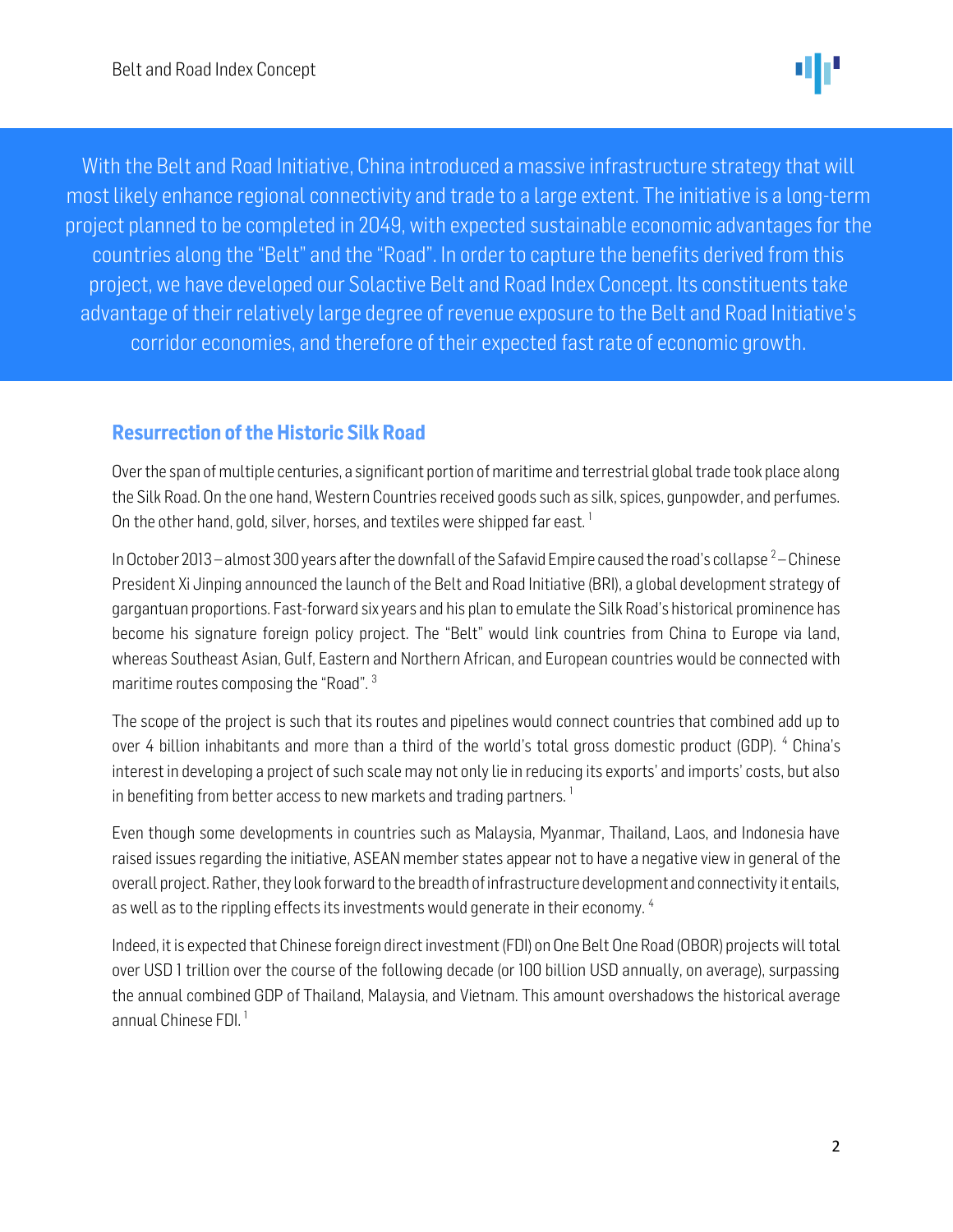



Chinese FDI Outflow Relative to the World's Total FDI Outflow Before and After Launch of Belt and Road Initiative (5 Year Moving Average)

# The Belt Road Initiative as a Foreseeable Success Story

The appeal of OBOR-related investments to prospective recipients may be magnified given success stories such as that of the Piraeus harbor in Greece. In 2010, it was the 93<sup>rd</sup> largest container port in the world, whereas, by 2018, it was ranked on the 30<sup>th</sup> place. <sup>56</sup> The improvement in cargo volumes took place after the acquisition of the port by COSCO Shipping (a Chinese company), which recently agreed to further invest about 660 million USD in the port in order to boost its operations.<sup>7</sup>

Current initiatives are set to improve its beneficiaries' economic outlook. For instance, projects such as the construction of a nationwide transportation network in Myanmar or the development of the Yunnan-Laos-Thailand cooperation zone are expected to increase the wealth of these regions. Other ones may even change the dynamics of the world economy. Such a possibility can arise via a Chinese-Saudi Arabian cooperation, which could provide the former a strategical location to access African and Central Asian markets, whereas the latter would benefit from capital and expertise to diversify its economy away from oil. <sup>8</sup>

According to the World Bank, infrastructure projects enabled by the Belt and Road Initiative could reduce travel times for economies along transport corridors by up to 12%, reducing trade costs. Furthermore, they expect these projects to increase trade by between 2.8 and 9.7 percent for corridor economies, increasing global real income by 0.7 to 2.9 percent in the process (not including the cost of infrastructure investment).  $3$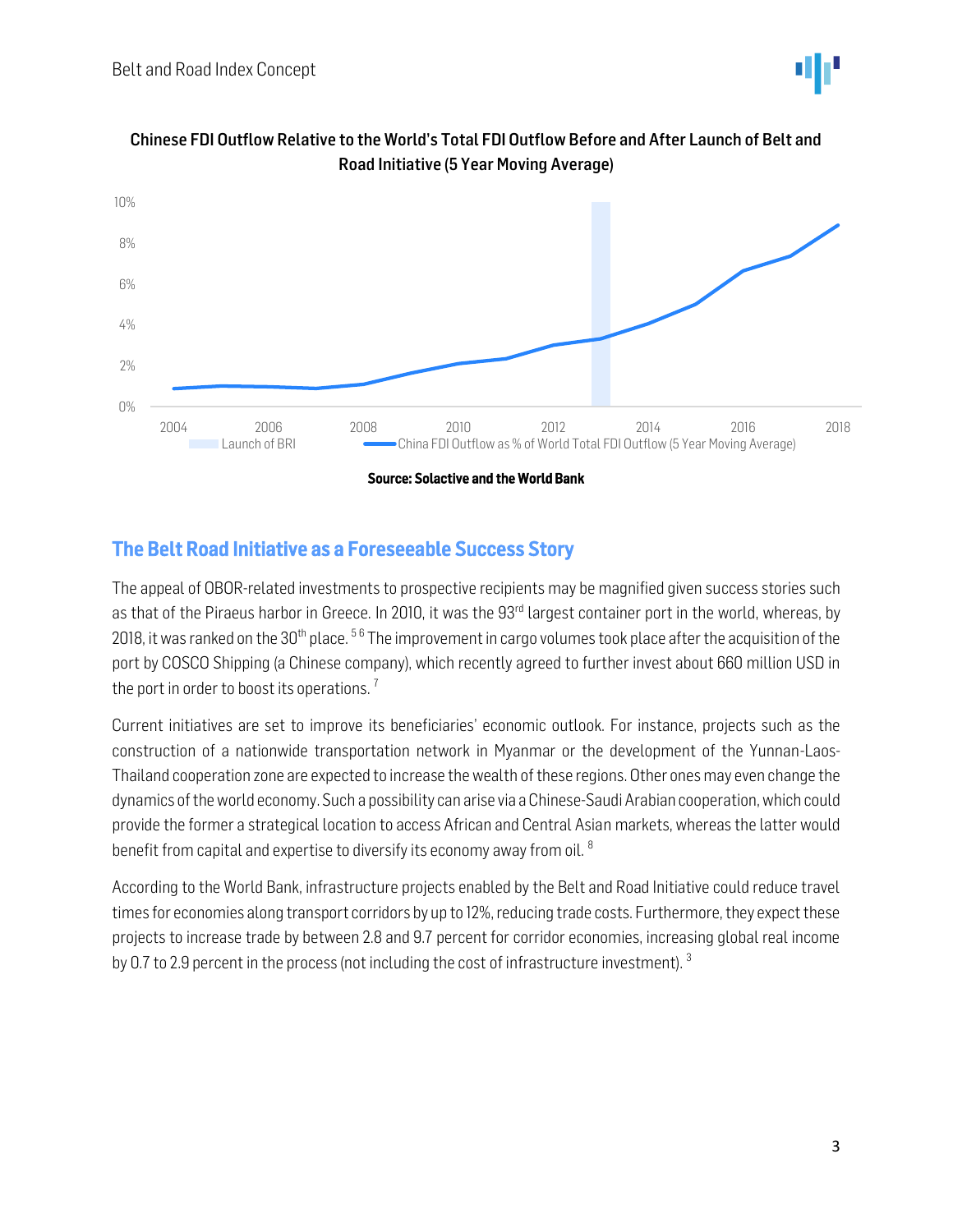

# The Solactive Belt and Road Index Concept

Leveraging this set of facts, we have decided to create the Solactive Belt and Road Index Concept. We include companies that we expect to benefit the most from the far-reaching first- and second-order effects the initiative could generate across its 71 corridor economies – as identified by the World Bank.<sup>3</sup>



### Belt and Road Initiative Corridor Economies (Shaded in Blue)

#### Source: Solactive and the World Bank

BRI corridor economies are among the fastest-growing ones in the world. According to International Monetary Fund (IMF) data, this set of countries' constant price purchasing-power-parity (PPP) GDP surpassed that of the rest of the world by the end of 2018. This trend is not expected to stop. BRI corridor economies' year-on-year (Y-o-Y) constant price PPP GDP growth rate is expected to be over 3 percentage points higher than the rest of the world's one between 2019 and 2024.



# BRI Corridor Economies and Rest of the World's Constant Price PPP GDP (Billion International Dollars) (left axis) and BRI Corridor Economies and Rest of the World's Constant Price PPP Y-o-Y GDP Growth Rate (Historical and Estimated Values)

Source: Solactive and the International Monetary Fund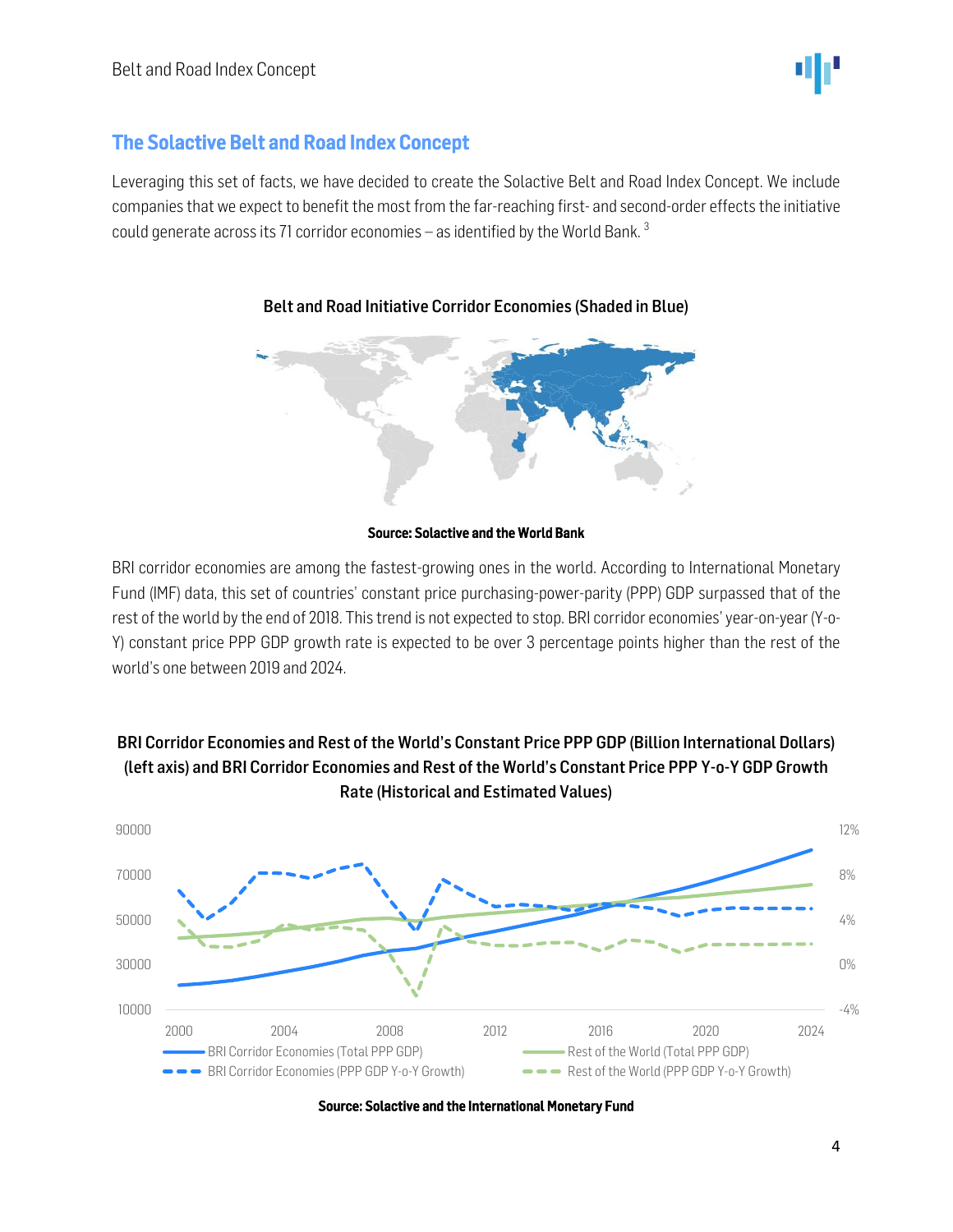

We select companies that perceive at least half of their total revenue from the Belt and Road Initiative's corridor economies and generate revenue in at least five of these countries at the same time. Additionally, the index constituents must be amongst the top-100 companies relative to their geographic revenue diversification. We measure the companies' degree of revenue diversification by their geographic revenue's Herfindahl-Hirschman Index (HHI). This measure is given by the square root of the sum of squares of the companies' revenue share in a particular region. A lower HHI indicates a greater degree of geographic diversification. <sup>9</sup> The Belt and Road Index constituents are weighted according to their security-level market capitalization. The index is rebalanced on an annual basis and excludes Chinese A-shares.

# Historical Performance Analysis

The Solactive Belt and Road Index is expected to benefit from the Belt and Road corridor economies' increasing relevance within the global financial ecosystem. Based on a historical simulation from October 2014 until November 2019, the index would have delivered a total return of around 33% – translating to an almost 6% annualized return. Thus, it would have underperformed the global stock market but outperformed broad emerging markets stocks. It experienced its largest drawdown between May 2015 and February 2016, a timeframe that coincides with turbulences in the Chinese stock market and its spillovers to global equities. During the time period of our study, the index's annualized volatility was 12.54%.



#### Historical Total Return of the Belt and Road Index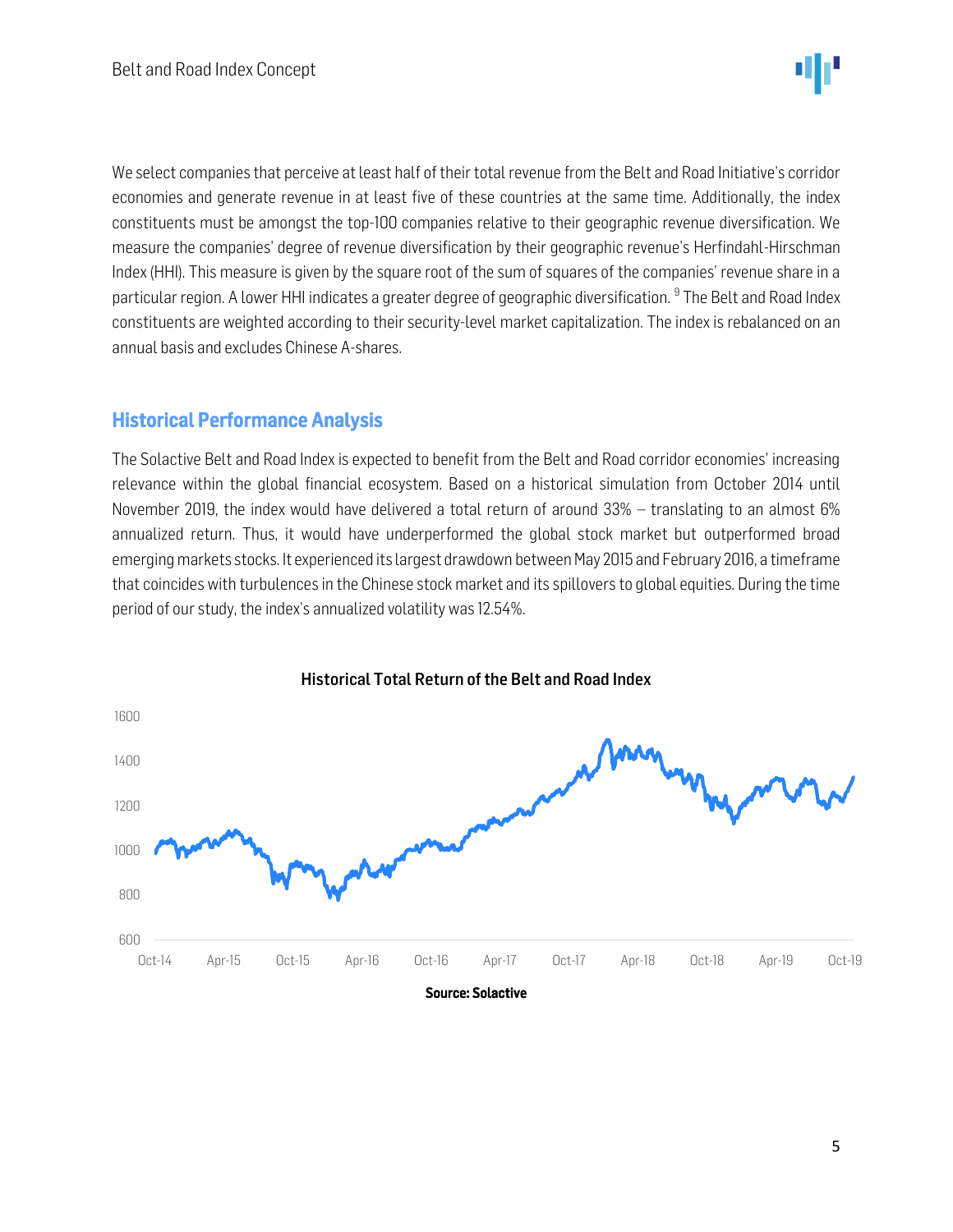

As of its latest rebalance (in October 2019), over half of the index's weight is allocated to companies with primary listings in Japan, the United States, and Singapore. On the other hand, over two-thirds of its weight is in companies that compose the Industrials, Technology, and Financial sectors. Four companies, in particular, represent over a fourth of the index's weight. These companies are Philip Morris International, AIA Group, Saudi Basic Industries, and Rosneft Oil.

# Top-10 Markets of Primary Listing, Sectors, and Index Constituents of the Belt and Road Index (as of October 2019's Rebalance)

| <b>Market of Primary Listing</b> | %    | Sector                       | %    | <b>Index Constituent</b>            | %    |
|----------------------------------|------|------------------------------|------|-------------------------------------|------|
| Japan                            | 27.0 | Industrials                  | 30.4 | Philip Morris International         | 8.6  |
| <b>United States</b>             | 18.4 | Technology                   | 19.0 | AIA Group Limited                   | 8.2  |
| Singapore                        | 13.5 | Finance                      | 17.9 | Saudi Basic Industries              | 5.3  |
| Hong Kong                        | 8.8  | <b>Consumer Non-Durables</b> | 11.1 | Rosneft Oil                         | 4.9  |
| Saudi Arabia                     | 5.5  | Energy                       | 8.2  | Nidec Corporation                   | 2.9  |
| Russia                           | 4.9  | Healthcare                   | 4.5  | Jardine Matheson Holdings           | 2.9  |
| Taiwan                           | 4.2  | <b>Consumer Durables</b>     | 3.8  | Daikin Industries                   | 2.8  |
| Malaysia                         | 3.4  | <b>Basic Materials</b>       | 3.3  | Fanuc Corporation                   | 2.7  |
| Thailand                         | 2.8  | <b>Consumer Services</b>     | 1.8  | Oversea-Chinese Banking Corporation | -2.4 |
| Australia                        | 2.5  | Utilities                    | 0.0  | Jardine Strategic Holdings          | 2.4  |

#### Source: Solactive

# Final Remarks

China is reviving the historic Silk Road and stock investors, can benefit from the project's long-term exciting developments ahead. Given the ever-growing importance Belt and Road Initiative's corridor economies will have in the shaping of society within the foreseeable future, companies that broadly service their markets should be at the center of investors' attention. The Belt and Road Index Concept provides the opportunity to gain exposure to this set of companies. In doing so, investors can profit from exposure to some of the fastest-growing economies in the world.

# References

[1] de Laubier, Burfeind, Zhou, Xie, Heck, and Siegrist, "The Trillion-Dollar Plan for the New Silk Road"

<https://www.bcg.com/publications/2018/trillion-dollar-plan-new-silk-road.aspx>

[2] Faroqhi, and Suraiya, "Crisis and Change, 1590–1699"

[3] The World Bank Group, "Belt and Road Economics: Opportunities and Risks of Transport Corridors"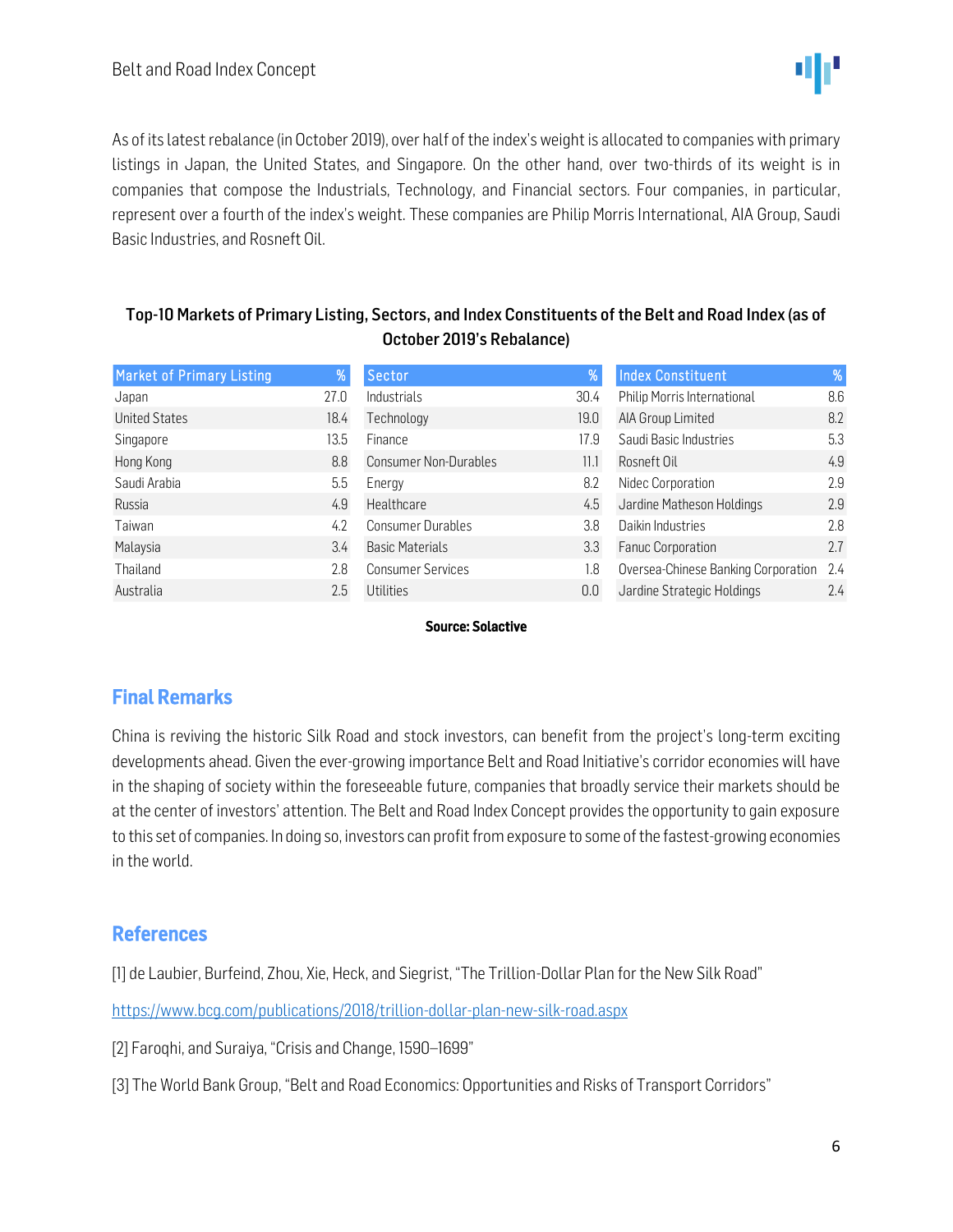<https://openknowledge.worldbank.org/bitstream/handle/10986/31878/9781464813924.pdf>

[4] Cox, Jie, Yan, Jusoh, Hamzah, Casarini, Loong, Tay, and Pongsudhirak, "China's Belt and Road Initiative (BRI) and Southeast Asia"

<http://www.lse.ac.uk/ideas/Assets/Documents/reports/LSE-IDEAS-China-SEA-BRI.pdf>

[5] Kynge, "A Tale of Two Harbours Tells Best and Worst of China's 'Belt and Road'"

<https://www.ft.com/content/7699d13a-806a-11e8-af48-190d103e32a4>

[6] World Shipping Council, "Top 50 World Container Ports"

<http://www.worldshipping.org/about-the-industry/global-trade/top-50-world-container-ports>

[7] Georgiopoulos, Koutantou, and Maltezou, "China, Greece Agree to Push Ahead with COSCO's Piraeus Port investment"

[https://www.reuters.com/article/us-greece-china/china-greece-agree-to-push-ahead-with-coscos-piraeus-port](https://www.reuters.com/article/us-greece-china/china-greece-agree-to-push-ahead-with-coscos-piraeus-port-investment-idUSKBN1XL1KC)[investment-idUSKBN1XL1KC](https://www.reuters.com/article/us-greece-china/china-greece-agree-to-push-ahead-with-coscos-piraeus-port-investment-idUSKBN1XL1KC)

[8] Woetzel, Lin, Seong, Madgavkar, and Lund, "China's Role in the Next Phase of Globalization"

[https://www.mckinsey.com/~/media/McKinsey/Featured%20Insights/China/Chinas%20role%20in%20the%20n](https://www.mckinsey.com/~/media/McKinsey/Featured%20Insights/China/Chinas%20role%20in%20the%20next%20phase%20of%20globalization/MGI-Chinas-role-in-the-next-phase-of-globalization.ashx) [ext%20phase%20of%20globalization/MGI-Chinas-role-in-the-next-phase-of-globalization.ashx](https://www.mckinsey.com/~/media/McKinsey/Featured%20Insights/China/Chinas%20role%20in%20the%20next%20phase%20of%20globalization/MGI-Chinas-role-in-the-next-phase-of-globalization.ashx)

[9] Pfeiffer, Agrawal, and Colin, "The Big Question: Diversify or not to Diversify? – Geographic Revenue Exposure"

<https://www.solactive.com/the-big-question-diversify-or-not-to-diversify-geographic-revenue-exposure/>

Dr. Axel Haus, Team Head Qualitative Research Javier Almeida, Qualitative Research Analyst

Solactive AG